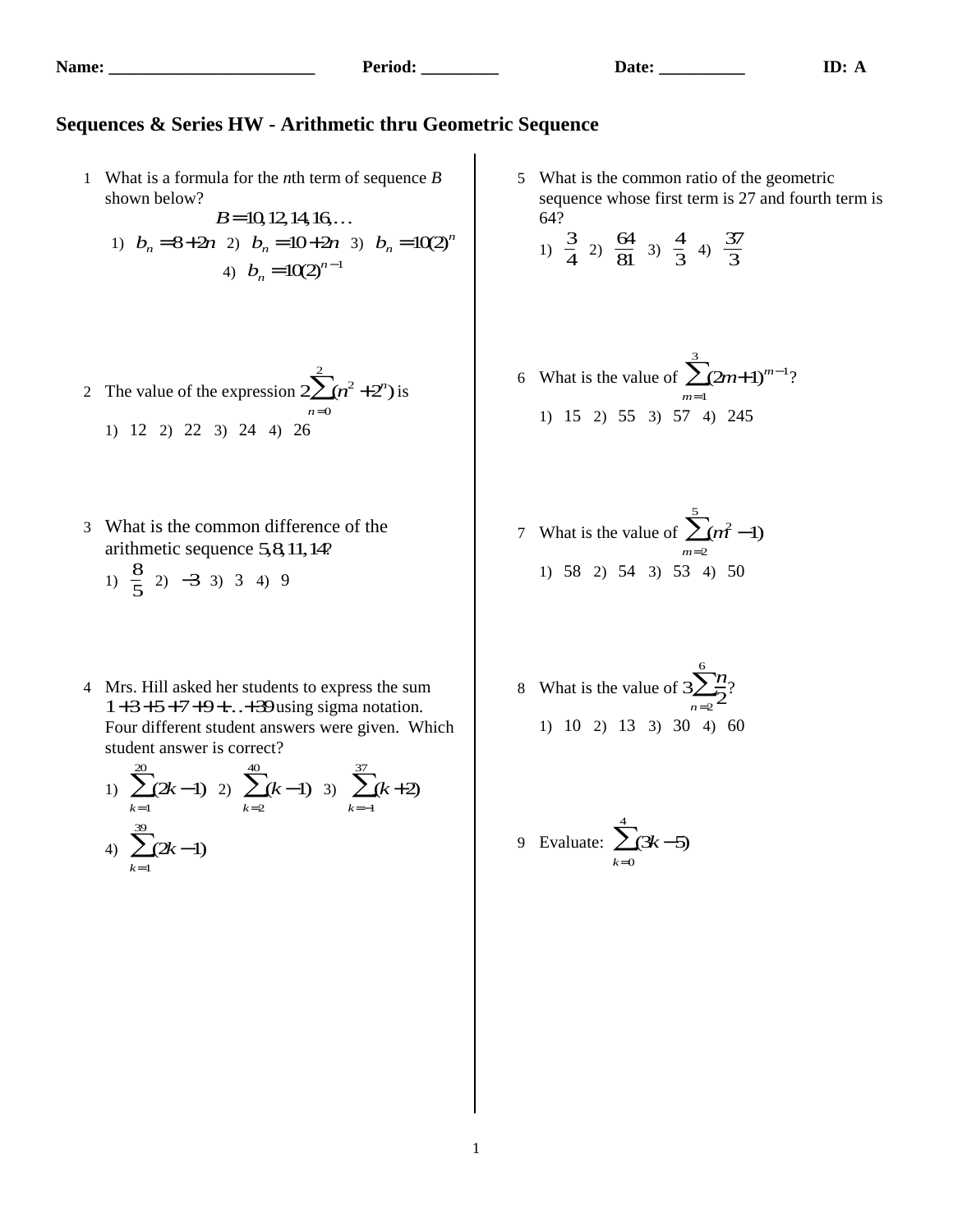## **ID: A**

## **Sequences & Series HW - Arithmetic thru Geometric Sequence Answer Section**

 1 ANS: 1 common difference is 2.  $b_n = x + 2n$  $10=x+2(1)$ 8=*x* PTS: 2 REF: 081014a2 STA: A2.A.29 TOP: Sequences 2 ANS: 3 *n* 0 1 2 Σ  $n^2 + 2^n$  $0^2 + 2^0 = 1 \left[ 1^2 + 2^2 = 3 \right] 2^2 + 2^2 = 8 \left[ 12 \right]$  $2 \times 12 = 24$ PTS: 2 REF: fall0911a2 STA: A2.N.10 TOP: Sigma Notation KEY: basic 3 ANS: 3 PTS: 2 REF: 061001a2 STA: A2.A.30 TOP: Sequences 4 ANS: 1 PTS: 2 REF: 061025a2 STA: A2.A.34 TOP: Sigma Notation 5 ANS: 3  $27r^{4-1} = 64$  $r^3 = \frac{64}{27}$  $\overline{27}$  $r=\frac{4}{3}$  $\overline{3}$ PTS: 2 REF: 081025a2 STA: A2.A.31 TOP: Conjugates of Complex Numbers 6 ANS: 2

| m        | $(2m + 1)^{m-1}$   |                |    |
|----------|--------------------|----------------|----|
|          | $(2(1) + 1)^{1-1}$ | $3^0$          |    |
| 2        | $(2(2) + 1)^{2-1}$ | 55             |    |
| 3        | $(2(3) + 1)^{3-1}$ | 7 <sup>2</sup> | 49 |
| $\Sigma$ | 55                 |                |    |

| PTS: $2$   |  | REF: 060117b | STA: A2.N.10 | TOP: Sigma Notation |
|------------|--|--------------|--------------|---------------------|
| KEY: basic |  |              |              |                     |